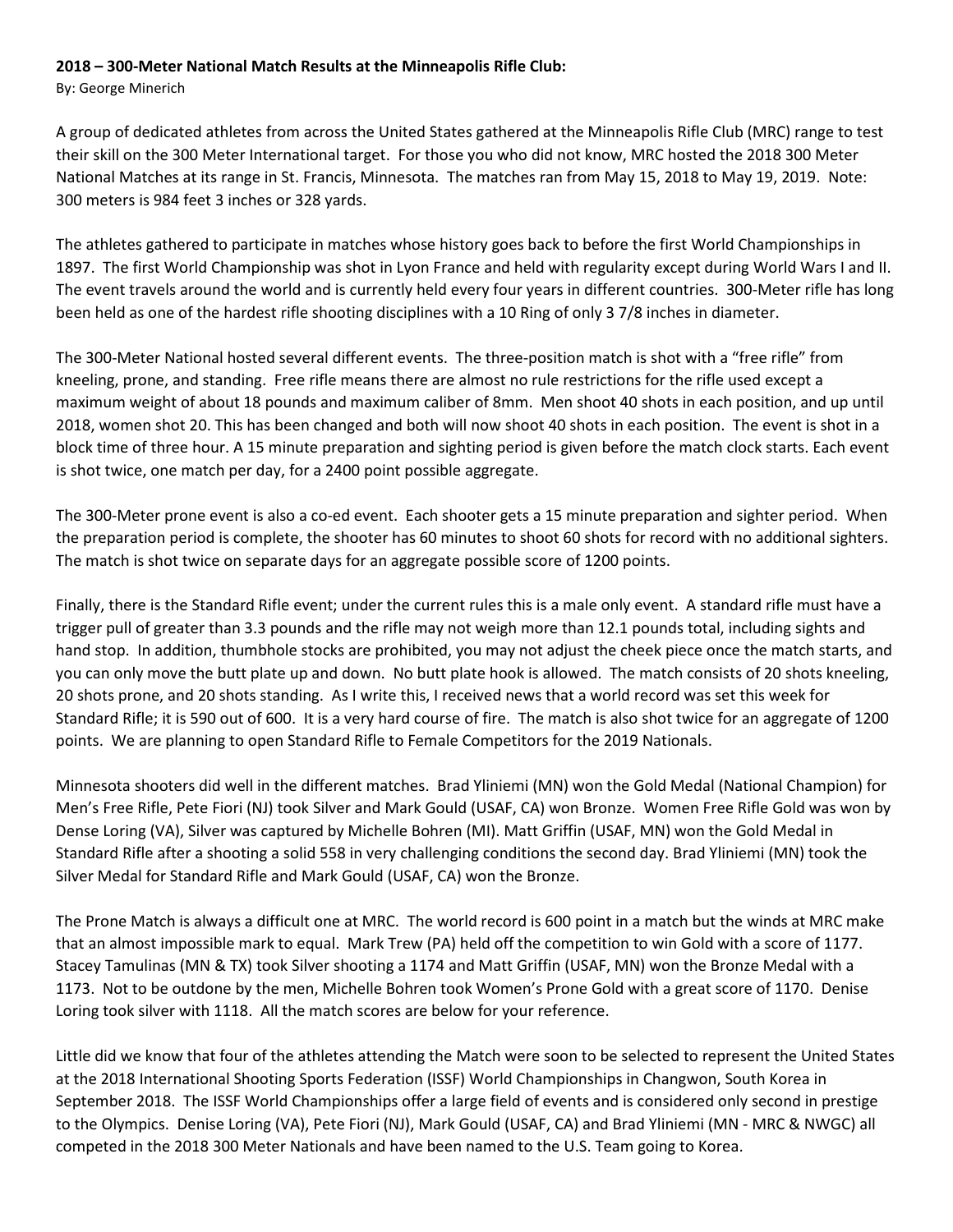The shooters enjoyed Minnesota, even though they narrowly missed the last snowstorm of the winter (or was that spring??). Between shooting at MRC, the match social events, and the cultural events on the Minneapolis/St. Paul area most indicated they would like to return and shoot the match again. In response, the Minneapolis Rifle Club announced if USA Shooting is willing to sanction the match again, MRC would host it the last week of September in 2019. So, dig out your international jackets and slings and plan to attend the 300-Meter National Matches in September of 2019.



**Three Position Medal Winners:** 

Left to right: Pete Fiori (Silver), Brad Yliniemi (Gold), Denise Loring (Gold), Michelle Bohren (Silver), and Mark Gould (Bronze)



## **Standard Rifle Crew:**

Left to right: David Anthnoy, Mark Gould (Bronze), Brad Yliniemi (Silver), Denise Loring, Matt Griffin (Gold), and Michelle Bohren



## **Prone Match:**

Front row – R to L: Pete Fiori, Jon Speck, Brent Miller, Michell Bohren Gold, Denise Loring Silver and Stacey Tamulinas Silver Rear Row R to L: Kevin Walker, Bruce Meredith, Mark Trew Gold, Matt Griffin Bronze, Mark Gould and Brad Yliniemi Missing: Phillip Klanderud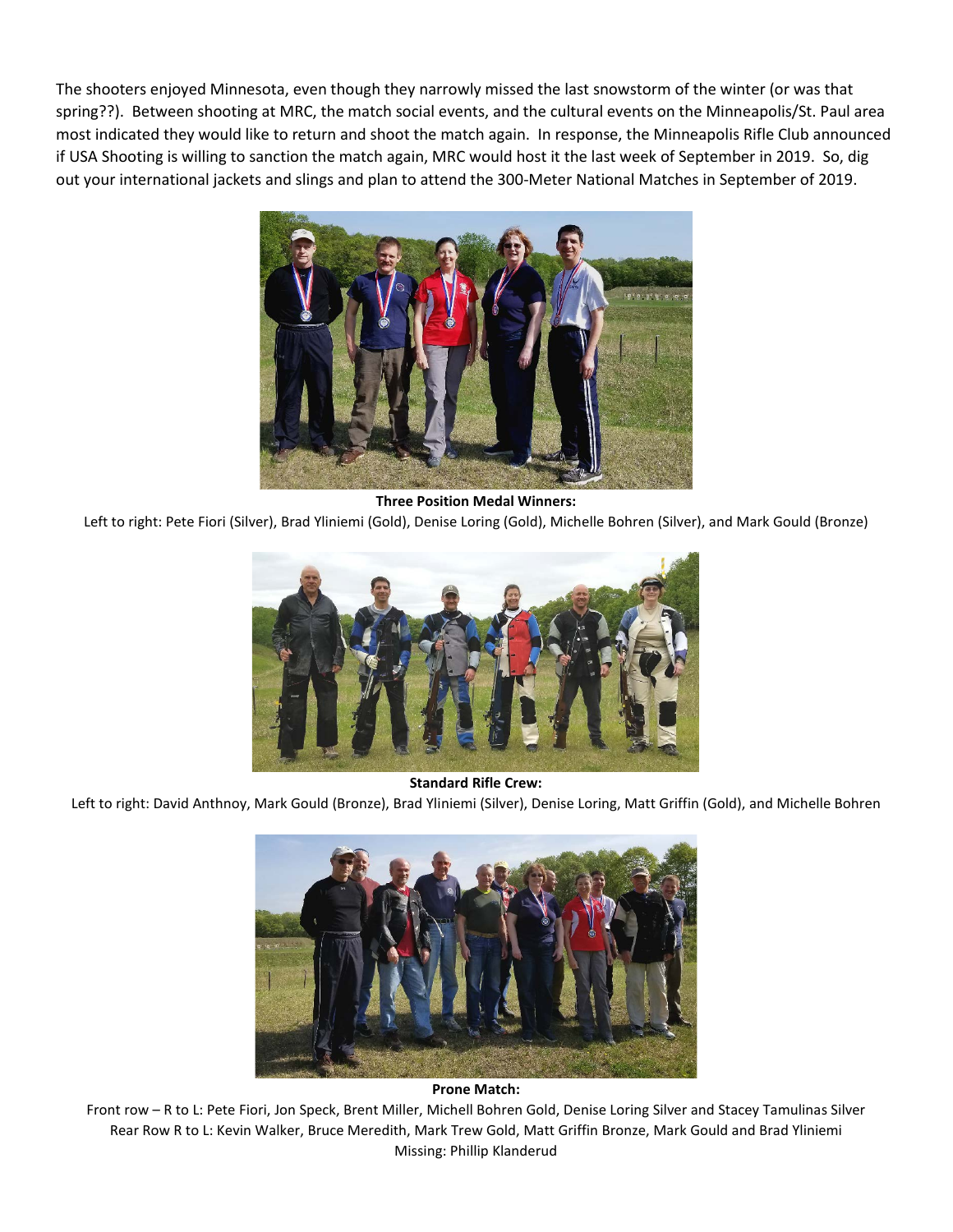|                     |                                   |                       | 2018 - 300 Meter National Match Results                |                     |               |                        |
|---------------------|-----------------------------------|-----------------------|--------------------------------------------------------|---------------------|---------------|------------------------|
|                     | Hosted by: Minneapolis Rifle Club |                       |                                                        |                     |               |                        |
|                     |                                   |                       |                                                        |                     |               |                        |
|                     |                                   |                       | 2018 – 300 Meter Nationals Men's 3- Position Results   |                     |               |                        |
|                     | May 16 & May 17, 2018             |                       |                                                        |                     |               |                        |
|                     |                                   |                       |                                                        |                     |               |                        |
|                     |                                   |                       | <b>Match Total</b>                                     | Day 1 - Total       | Day 2 - Total |                        |
| Rank                | <b>First</b>                      | Last                  | <b>Score</b>                                           | <b>Score</b>        | <b>Score</b>  |                        |
| <b>GOLD</b>         | <b>Brad</b>                       | Yliniemi              | 2207                                                   | 1096                | 1111          | 2018 National Champion |
| <b>SILVER</b>       | Pete                              | Fiori                 | 2162                                                   | 1088                | 1074          |                        |
| <b>BRONZE</b>       | Mark                              | Gould                 | 2135                                                   | 1087                | 1048          |                        |
|                     | Mark                              | <b>Trew</b>           | 2085                                                   | 1037                | 1048          |                        |
|                     | <b>Brent</b>                      | Miller                | 2009                                                   | 1005                | 1004          |                        |
|                     | David                             | Anthony               | 1877                                                   | 929                 | 948           |                        |
|                     | Jon                               | Speck                 | 1866                                                   | 924                 | 942           |                        |
|                     |                                   |                       |                                                        |                     |               |                        |
|                     |                                   |                       | 2018 – 300 Meter Nationals Women's 3- Position Results |                     |               |                        |
|                     | May 16 & May 17, 2018             |                       |                                                        |                     |               |                        |
|                     |                                   |                       | <b>Match Total</b>                                     | Day 1 - Total       | Day 2 - Total |                        |
| Rank                | <b>First</b>                      | Last                  | <b>Score</b>                                           | Score               | <b>Score</b>  |                        |
| Gold                | <b>Denise</b>                     | Loring                | 1087                                                   | 538                 | 549           | 2018 National Champion |
|                     |                                   |                       |                                                        |                     |               |                        |
|                     |                                   |                       |                                                        |                     |               |                        |
| Silver              | Michelle                          | <b>Bohren</b>         | 1037                                                   | 519                 | 518           |                        |
|                     |                                   |                       |                                                        |                     |               |                        |
|                     | May 18 & May 19, 2018             |                       | 2018 - 300 Meter Nationals Men's Prone Results         |                     |               |                        |
|                     |                                   |                       | <b>Match Total</b>                                     | Day 1 - Total       | Day 2 - Total |                        |
| Rank                | First                             | Last                  | Score                                                  | Score               | <b>Score</b>  |                        |
| <b>GOLD</b>         | <b>Mark</b>                       | <b>Trew</b>           | 1177                                                   | 584                 | 593           |                        |
| Silver              | <b>Stacey</b>                     | Tamulinas             | 1174                                                   | 587                 | 587           |                        |
| <b>Bronze</b>       | Matt                              | Griffin               | 1173                                                   | 593                 | 580           | 2018 National Champion |
|                     | <b>Brad</b>                       | Yliniemi              | 1171                                                   | 584                 | 587           |                        |
|                     | Phillip                           | Klanderud             | 1170                                                   | 583                 | 587           |                        |
|                     | Mark                              | Gould                 | 1153                                                   | 575                 | 578           |                        |
|                     | Pete                              | Fiori                 | 1142                                                   | 570                 | 572           |                        |
|                     | <b>Brent</b>                      | Miller                | 1127                                                   | 571                 | 556           |                        |
|                     | Jon                               | Speck                 | 1061                                                   | 524                 | 537           |                        |
|                     | <b>Bruce</b>                      | Meredith              | 708                                                    | 152                 | 556           | Malfunction Day 1      |
|                     | Kevin                             | Walker                | 573                                                    | 573                 | <b>DNF</b>    | DNF = Did Not Fire     |
|                     |                                   |                       |                                                        |                     |               |                        |
|                     |                                   |                       | 2018 - 300 Meter Nationals Women's Prone Results       |                     |               |                        |
|                     | May 18 & May 19, 2018             |                       |                                                        |                     |               |                        |
|                     |                                   |                       | <b>Match Total</b>                                     | Day 1 - Total       | Day 2 - Total |                        |
| Rank<br><b>GOLD</b> | <b>First</b><br><b>Michelle</b>   | Last<br><b>Bohren</b> | <b>Score</b><br>1170                                   | <b>Score</b><br>587 | Score<br>583  | 2018 National Champion |